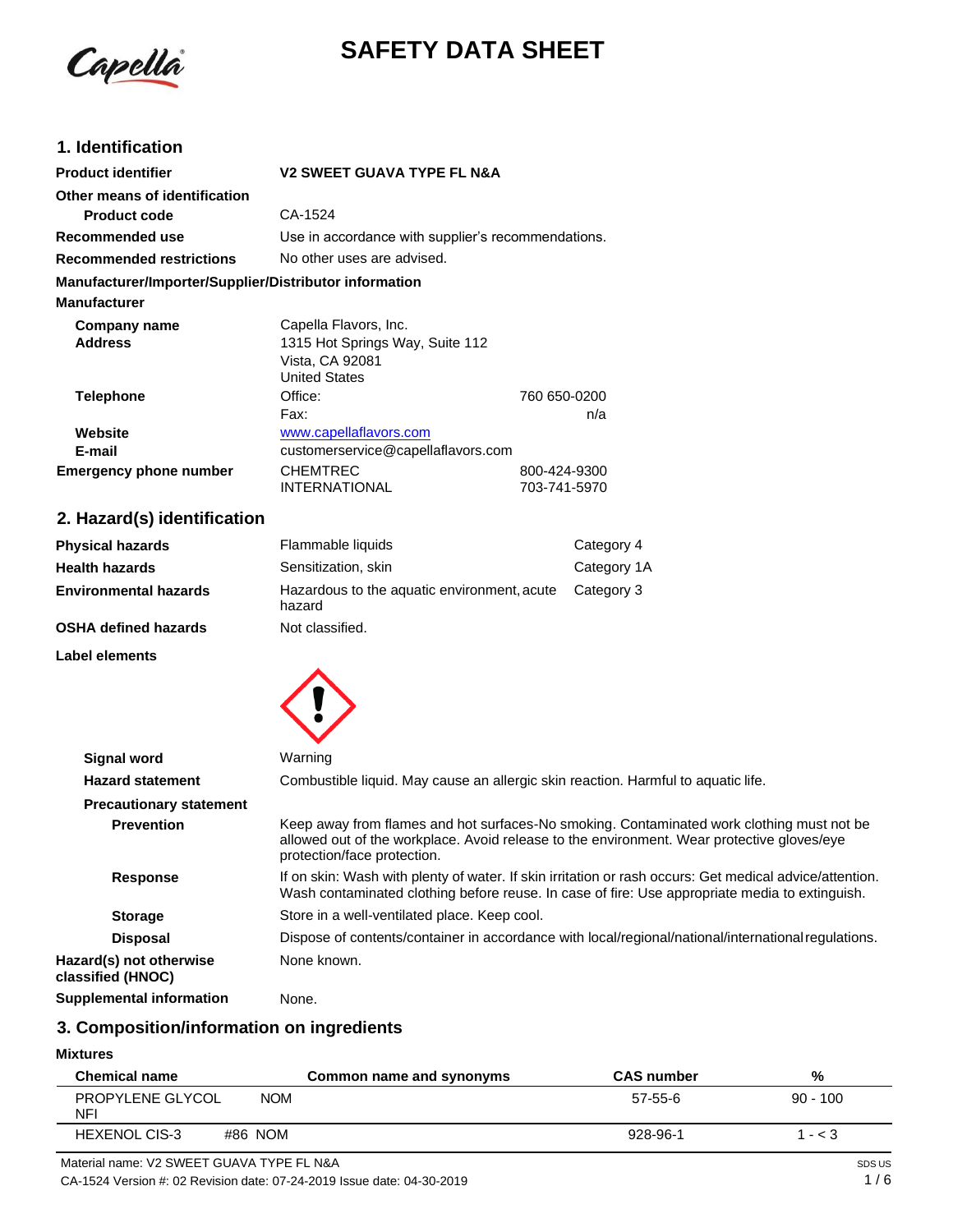| <b>Chemical name</b>                     | Common name and synonyms | <b>CAS number</b> | %       |
|------------------------------------------|--------------------------|-------------------|---------|
| ALLYL CAPROATE<br>#11                    |                          | 123-68-2          |         |
| <b>FURANEOL</b>                          |                          | 3658-77-3         |         |
| Other components below reportable levels |                          |                   | $3 - 5$ |

\*Designates that a specific chemical identity and/or percentage of composition has been withheld as a trade secret.

### **4. First-aid measures**

| <b>Inhalation</b>                                                            | Move to fresh air. Call a physician if symptoms develop or persist.                                                                                                                 |
|------------------------------------------------------------------------------|-------------------------------------------------------------------------------------------------------------------------------------------------------------------------------------|
| <b>Skin contact</b>                                                          | Remove contaminated clothing immediately and wash skin with soap and water. In case of<br>eczema or other skin disorders: Seek medical attention and take along these instructions. |
| Eye contact                                                                  | Rinse with water. Get medical attention if irritation develops and persists.                                                                                                        |
| Ingestion                                                                    | Rinse mouth. Get medical attention if symptoms occur.                                                                                                                               |
| <b>Most important</b><br>symptoms/effects, acute and<br>delayed              | Direct contact with eyes may cause temporary irritation. May cause an allergic skin reaction.<br>Dermatitis, Rash.                                                                  |
| Indication of immediate<br>medical attention and special<br>treatment needed | Provide general supportive measures and treat symptomatically. Keep victim under observation.<br>Symptoms may be delayed.                                                           |
| <b>General information</b>                                                   | Ensure that medical personnel are aware of the material(s) involved, and take precautions to<br>protect themselves. Wash contaminated clothing before reuse.                        |

# **5. Fire-fighting measures**

| Suitable extinguishing media                                     | Water fog. Alcohol resistant foam. Dry chemical powder. Carbon dioxide (CO2).                                                                                     |
|------------------------------------------------------------------|-------------------------------------------------------------------------------------------------------------------------------------------------------------------|
| Unsuitable extinguishing<br>media                                | Do not use water jet as an extinguisher, as this will spread the fire.                                                                                            |
| Specific hazards arising from<br>the chemical                    | The product is combustible, and heating may generate vapors which may form explosive vapor/air<br>mixtures. During fire, gases hazardous to health may be formed. |
| Special protective equipment<br>and precautions for firefighters | Self-contained breathing apparatus and full protective clothing must be worn in case of fire.                                                                     |
| <b>Fire fighting</b><br>equipment/instructions                   | In case of fire and/or explosion do not breathe fumes. Move containers from fire area if you can do<br>so without risk.                                           |
| <b>Specific methods</b>                                          | Use standard firefighting procedures and consider the hazards of other involved materials.                                                                        |
| <b>General fire hazards</b>                                      | Combustible liquid.                                                                                                                                               |

# **6. Accidental release measures**

| Personal precautions,<br>protective equipment and<br>emergency procedures | Keep unnecessary personnel away. Keep people away from and upwind of spill/leak. Eliminate all<br>ignition sources (no smoking, flares, sparks, or flames in immediate area). Wear appropriate<br>protective equipment and clothing during clean-up. Avoid breathing mist/vapors. Do not touch<br>damaged containers or spilled material unless wearing appropriate protective clothing. Ensure<br>adequate ventilation. Local authorities should be advised if significant spillages cannot be<br>contained. For personal protection, see section 8 of the SDS. |
|---------------------------------------------------------------------------|------------------------------------------------------------------------------------------------------------------------------------------------------------------------------------------------------------------------------------------------------------------------------------------------------------------------------------------------------------------------------------------------------------------------------------------------------------------------------------------------------------------------------------------------------------------|
| <b>Methods and materials for</b><br>containment and cleaning up           | Use water spray to reduce vapors or divert vapor cloud drift. Eliminate all ignition sources (no<br>smoking, flares, sparks, or flames in immediate area). Keep combustibles (wood, paper, oil, etc.)<br>away from spilled material. Prevent product from entering drains.                                                                                                                                                                                                                                                                                       |
|                                                                           | Large Spills: Stop the flow of material, if this is without risk. Dike the spilled material, where this is<br>possible. Use a non-combustible material like vermiculite, sand or earth to soak up the product<br>and place into a container for later disposal. Following product recovery, flush area with water.                                                                                                                                                                                                                                               |
|                                                                           | Small Spills: Absorb with earth, sand or other non-combustible material and transfer to containers<br>for later disposal. Wipe up with absorbent material (e.g. cloth, fleece). Clean surface thoroughly to<br>remove residual contamination.                                                                                                                                                                                                                                                                                                                    |
| <b>Environmental precautions</b>                                          | Never return spills to original containers for re-use. For waste disposal, see section 13 of the SDS.<br>Avoid release to the environment. Inform appropriate managerial or supervisory personnel of all<br>environmental releases. Prevent further leakage or spillage if safe to do so. Avoid discharge into<br>drains, water courses or onto the ground.                                                                                                                                                                                                      |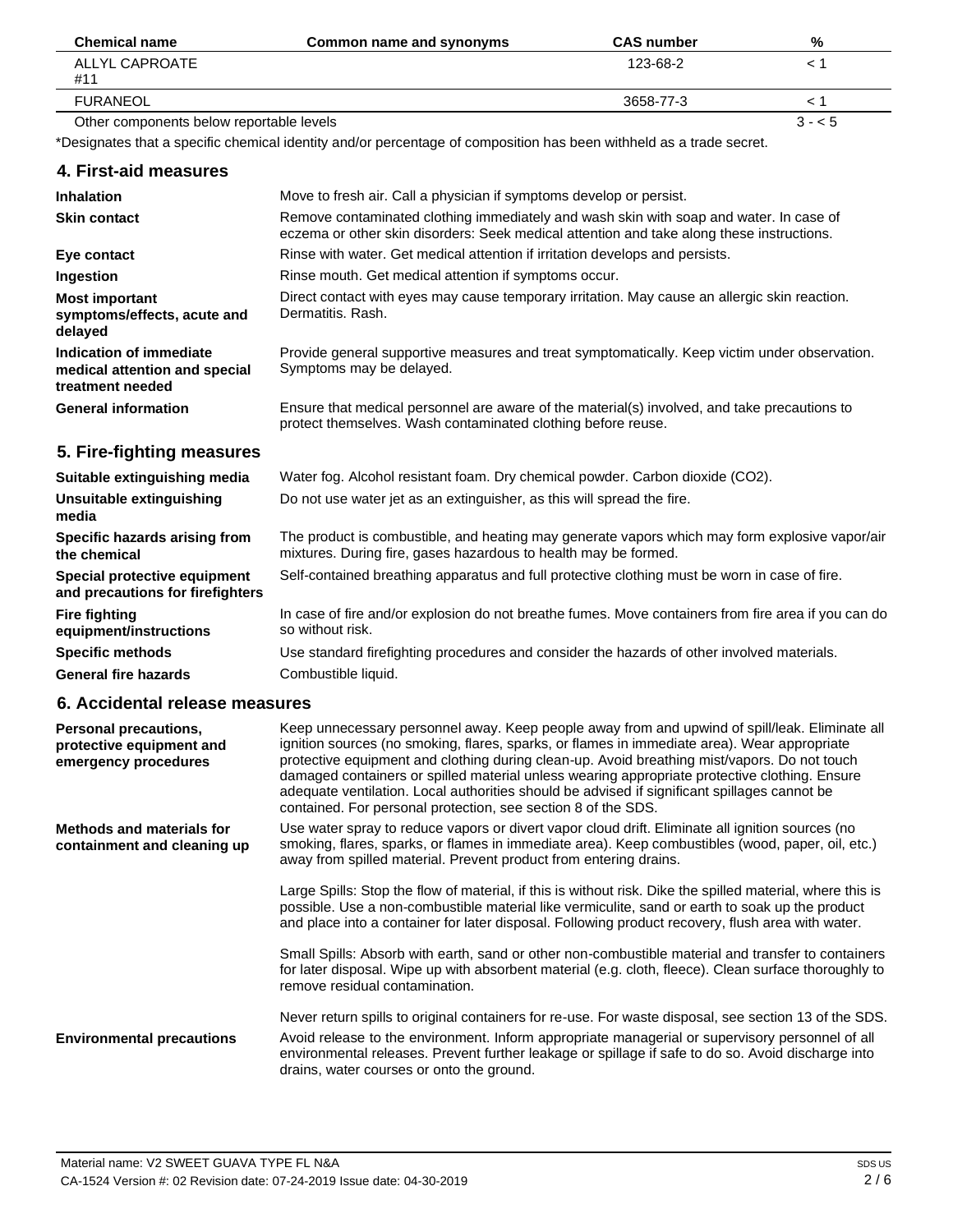# **7. Handling and storage**

**Precautions for safe handling**

Keep away from open flames, hot surfaces and sources of ignition. When using do not smoke. Avoid breathing mist/vapors. Avoid contact with eyes, skin, and clothing. Avoid prolonged exposure. Provide adequate ventilation. Wear appropriate personal protective equipment. Avoid release to the environment. Observe good industrial hygiene practices.

**Conditions for safe storage, including any incompatibilities** Keep away from heat, sparks and open flame. Store in a cool, dry place out of direct sunlight. Store in tightly closed container. Store in a well-ventilated place. Keep in an area equipped with sprinklers. Store away from incompatible materials (see Section 10 of the SDS).

### **8. Exposure controls/personal protection**

#### **Occupational exposure limits**

The following constituents are the only constituents of the product which have a PEL, TLV or other recommended exposure limit. At this time, the other constituents have no known exposure limits.

|                                           | US. Workplace Environmental Exposure Level (WEEL) Guides                                                                                                                                                                                                                                                                                                           |          |             |
|-------------------------------------------|--------------------------------------------------------------------------------------------------------------------------------------------------------------------------------------------------------------------------------------------------------------------------------------------------------------------------------------------------------------------|----------|-------------|
| <b>Components</b>                         | Type                                                                                                                                                                                                                                                                                                                                                               | Value    | <b>Form</b> |
| PROPYLENE GLYCOL<br>NOM NFI (CAS 57-55-6) | <b>TWA</b>                                                                                                                                                                                                                                                                                                                                                         | 10 mg/m3 | Aerosol.    |
| <b>Biological limit values</b>            | No biological exposure limits noted for the ingredient(s).                                                                                                                                                                                                                                                                                                         |          |             |
| Appropriate engineering<br>controls       | Good general ventilation should be used. Ventilation rates should be matched to conditions. If<br>applicable, use process enclosures, local exhaust ventilation, or other engineering controls to<br>maintain airborne levels below recommended exposure limits. If exposure limits have not been<br>established, maintain airborne levels to an acceptable level. |          |             |
|                                           | Individual protection measures, such as personal protective equipment                                                                                                                                                                                                                                                                                              |          |             |
| <b>Eye/face protection</b>                | Face shield is recommended. Wear safety glasses with side shields (or goggles).                                                                                                                                                                                                                                                                                    |          |             |
| <b>Skin protection</b>                    |                                                                                                                                                                                                                                                                                                                                                                    |          |             |
| <b>Hand protection</b>                    | Wear appropriate chemical resistant gloves.                                                                                                                                                                                                                                                                                                                        |          |             |
| <b>Other</b>                              | Wear appropriate chemical resistant clothing. Use of an impervious apron is recommended.                                                                                                                                                                                                                                                                           |          |             |
| <b>Respiratory protection</b>             | If engineering controls do not maintain airborne concentrations below recommended exposure<br>limits (where applicable) or to an acceptable level (in countries where exposure limits have not<br>been established), an approved respirator must be worn.                                                                                                          |          |             |
| <b>Thermal hazards</b>                    | Wear appropriate thermal protective clothing, when necessary.                                                                                                                                                                                                                                                                                                      |          |             |
| <b>General hygiene</b><br>considerations  | When using do not smoke. Always observe good personal hygiene measures, such as washing<br>after handling the material and before eating, drinking, and/or smoking. Routinely wash work<br>clothing and protective equipment to remove contaminants. Contaminated work clothing should not<br>be allowed out of the workplace.                                     |          |             |

### **9. Physical and chemical properties**

| Appearance                                   |                                  |
|----------------------------------------------|----------------------------------|
| <b>Physical state</b>                        | Liquid.                          |
| Form                                         | Liquid.                          |
| Color                                        | Not available.                   |
| Odor                                         | Not available.                   |
| <b>Odor threshold</b>                        | Not available.                   |
| рH                                           | Not available.                   |
| Melting point/freezing point                 | $-74.2$ °F ( $-59$ °C) estimated |
| Initial boiling point and boiling<br>range   | 370.76 °F (188.2 °C) estimated   |
| <b>Flash point</b>                           | 191.4 °F (88.6 °C) Closed Cup    |
| <b>Evaporation rate</b>                      | Not available.                   |
| Flammability (solid, gas)                    | Not applicable.                  |
| Upper/lower flammability or explosive limits |                                  |
| <b>Flammability limit - lower</b><br>(%)     | Not available.                   |
| <b>Flammability limit - upper</b><br>(%)     | Not available.                   |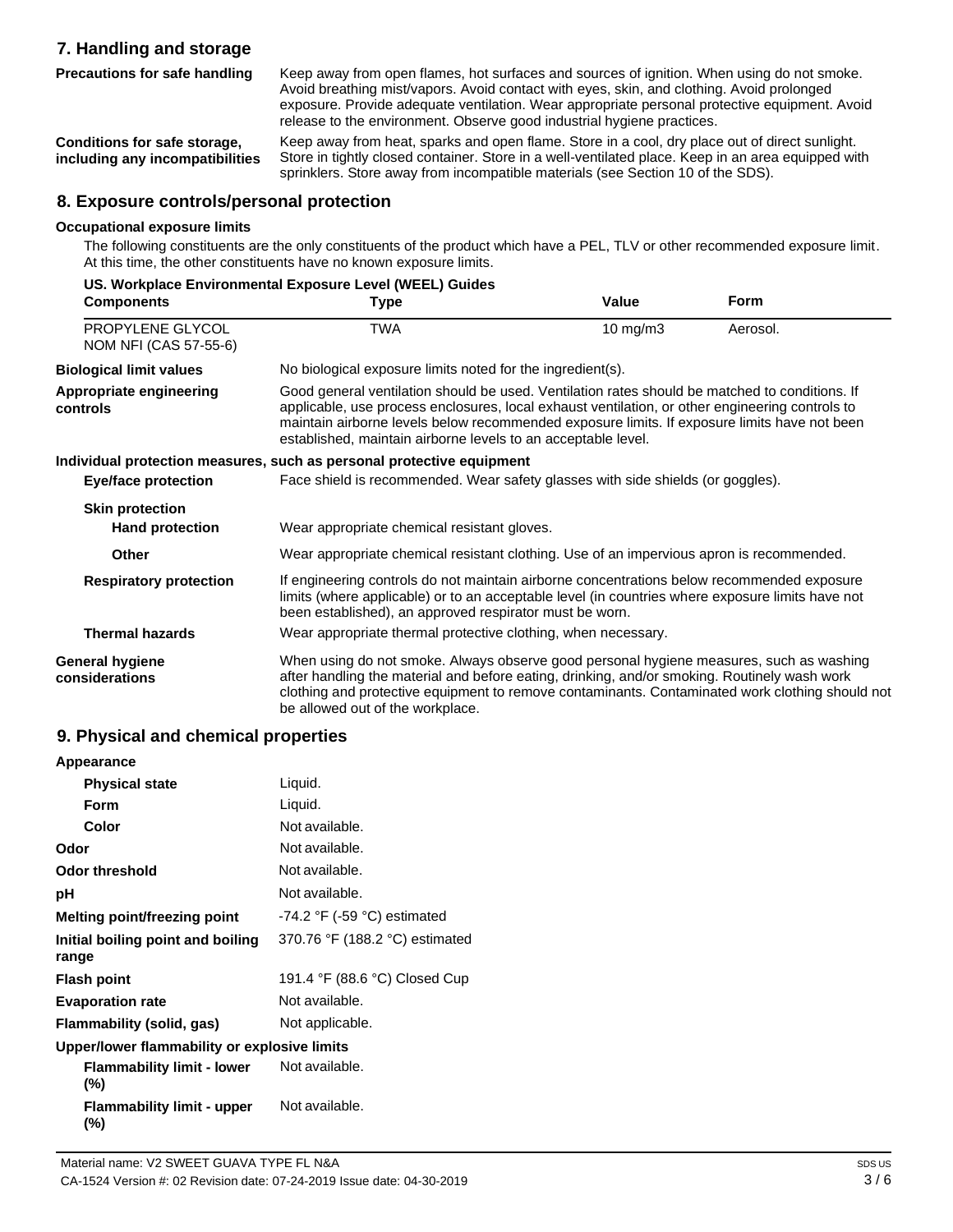| Explosive limit - lower (%)                       | Not available.               |
|---------------------------------------------------|------------------------------|
| Explosive limit - upper (%)                       | Not available.               |
| Vapor pressure                                    | 0.17 hPa estimated           |
| Vapor density                                     | Not available.               |
| <b>Relative density</b>                           | Not available.               |
| Solubility(ies)                                   |                              |
| Solubility (water)                                | Not available.               |
| <b>Partition coefficient</b><br>(n-octanol/water) | Not available.               |
| <b>Auto-ignition temperature</b>                  | 700 °F (371.11 °C) estimated |
| <b>Decomposition temperature</b>                  | Not available.               |
| <b>Viscosity</b>                                  | Not available.               |
| Other information                                 |                              |
| <b>Explosive properties</b>                       | Not explosive.               |
| <b>Flammability class</b>                         | Combustible IIIA estimated   |
| <b>Oxidizing properties</b>                       | Not oxidizing.               |
| <b>Refractive index</b>                           | 1.4176 - 1.4476              |
| <b>Specific gravity</b>                           | $1.01 - 1.04$                |

# **10. Stability and reactivity**

| <b>Reactivity</b>                            | The product is stable and non-reactive under normal conditions of use, storage and transport.                                                                            |
|----------------------------------------------|--------------------------------------------------------------------------------------------------------------------------------------------------------------------------|
| <b>Chemical stability</b>                    | Material is stable under normal conditions.                                                                                                                              |
| <b>Possibility of hazardous</b><br>reactions | No dangerous reaction known under conditions of normal use.                                                                                                              |
| <b>Conditions to avoid</b>                   | Keep away from heat, hot surfaces, sparks, open flames and other ignition sources. Avoid<br>temperatures exceeding the flash point. Contact with incompatible materials. |
| Incompatible materials                       | Strong oxidizing agents.                                                                                                                                                 |
| <b>Hazardous decomposition</b><br>products   | No hazardous decomposition products are known.                                                                                                                           |

# **11. Toxicological information**

### **Information on likely routes of exposure**

| <b>Inhalation</b>                                                                  | Prolonged inhalation may be harmful.                                                                                |  |
|------------------------------------------------------------------------------------|---------------------------------------------------------------------------------------------------------------------|--|
| <b>Skin contact</b>                                                                | May cause an allergic skin reaction.                                                                                |  |
| Eye contact                                                                        | Direct contact with eyes may cause temporary irritation.                                                            |  |
| Ingestion                                                                          | Expected to be a low ingestion hazard.                                                                              |  |
| Symptoms related to the<br>physical, chemical and<br>toxicological characteristics | May cause an allergic skin reaction. Dermatitis. Rash.                                                              |  |
| Information on toxicological effects                                               |                                                                                                                     |  |
| <b>Acute toxicity</b>                                                              | Not available.                                                                                                      |  |
| <b>Skin corrosion/irritation</b>                                                   | Prolonged skin contact may cause temporary irritation.                                                              |  |
| Serious eye damage/eye<br>irritation                                               | Direct contact with eyes may cause temporary irritation.                                                            |  |
| Respiratory or skin sensitization                                                  |                                                                                                                     |  |
| <b>Respiratory sensitization</b>                                                   | Not a respiratory sensitizer.                                                                                       |  |
| <b>Skin sensitization</b>                                                          | May cause an allergic skin reaction.                                                                                |  |
| <b>Germ cell mutagenicity</b>                                                      | No data available to indicate product or any components present at greater than 0.1% are<br>mutagenic or genotoxic. |  |
| Carcinogenicity                                                                    | Not classifiable as to carcinogenicity to humans.                                                                   |  |
| Not listed.                                                                        | <b>IARC Monographs. Overall Evaluation of Carcinogenicity</b>                                                       |  |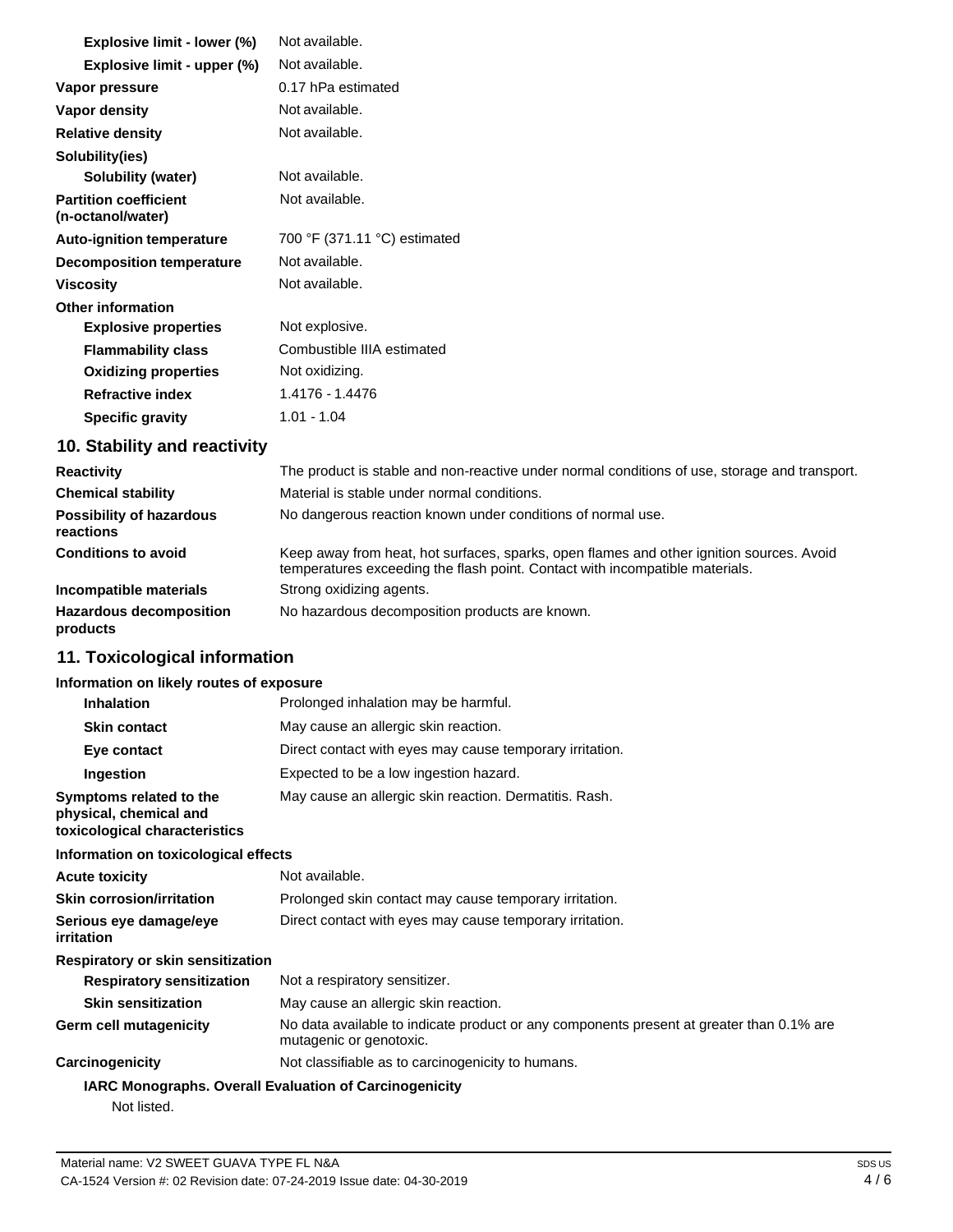| Not regulated.                                                        | OSHA Specifically Regulated Substances (29 CFR 1910.1001-1052)                                                                                                                             |
|-----------------------------------------------------------------------|--------------------------------------------------------------------------------------------------------------------------------------------------------------------------------------------|
| Not listed.                                                           | US. National Toxicology Program (NTP) Report on Carcinogens                                                                                                                                |
| <b>Reproductive toxicity</b>                                          | This product is not expected to cause reproductive or developmental effects.                                                                                                               |
| Specific target organ toxicity -<br>single exposure                   | Not classified.                                                                                                                                                                            |
| Specific target organ toxicity -<br>repeated exposure                 | Not classified.                                                                                                                                                                            |
| <b>Aspiration hazard</b>                                              | Not an aspiration hazard.                                                                                                                                                                  |
| <b>Chronic effects</b>                                                | Prolonged inhalation may be harmful.                                                                                                                                                       |
| 12. Ecological information                                            |                                                                                                                                                                                            |
| <b>Ecotoxicity</b>                                                    | Harmful to aquatic life.                                                                                                                                                                   |
| <b>Persistence and degradability</b>                                  | No data is available on the degradability of any ingredients in the mixture.                                                                                                               |
| <b>Bioaccumulative potential</b>                                      |                                                                                                                                                                                            |
| Partition coefficient n-octanol / water (log Kow)<br>PROPYLENE GLYCOL | NOM NFI<br>$-0.92$                                                                                                                                                                         |
| <b>Mobility in soil</b>                                               | No data available.                                                                                                                                                                         |
| Other adverse effects                                                 | No other adverse environmental effects (e.g. ozone depletion, photochemical ozone creation<br>potential, endocrine disruption, global warming potential) are expected from this component. |
| 13. Disposal considerations                                           |                                                                                                                                                                                            |
| <b>Disposal instructions</b>                                          | Collect and reclaim or dispose in sealed containers at licensed waste disposal site. Do not allow                                                                                          |

local/regional/national/international regulations. Dispose in accordance with all applicable regulations.

disposal company.

disposal.

Disposal instructions).

# **14. Transport information**

**Local disposal regulations Hazardous waste code**

**Contaminated packaging**

**Waste from residues / unused** 

#### **DOT**

**products**

Not regulated as dangerous goods.

#### **IATA**

Not regulated as dangerous goods.

#### **IMDG**

Not regulated as dangerous goods.

**Transport in bulk according to Annex II of MARPOL 73/78 and**  Not established.

**the IBC Code**

#### **15. Regulatory information**

**US federal regulations**

This product is a "Hazardous Chemical" as defined by the OSHA Hazard Communication Standard, 29 CFR 1910.1200.

this material to drain into sewers/water supplies. Do not contaminate ponds, waterways or ditches

The waste code should be assigned in discussion between the user, the producer and the waste

Since emptied containers may retain product residue, follow label warnings even after container is emptied. Empty containers should be taken to an approved waste handling site for recycling or

Dispose of in accordance with local regulations. Empty containers or liners may retain some product residues. This material and its container must be disposed of in a safe manner (see:

with chemical or used container. Dispose of contents/container in accordance with

#### **Toxic Substances Control Act (TSCA)**

#### **TSCA Section 12(b) Export Notification (40 CFR 707, Subpt. D)**

Not regulated.

#### **CERCLA Hazardous Substance List (40 CFR 302.4)**

Not listed.

### **SARA 304 Emergency release notification**

Not regulated.